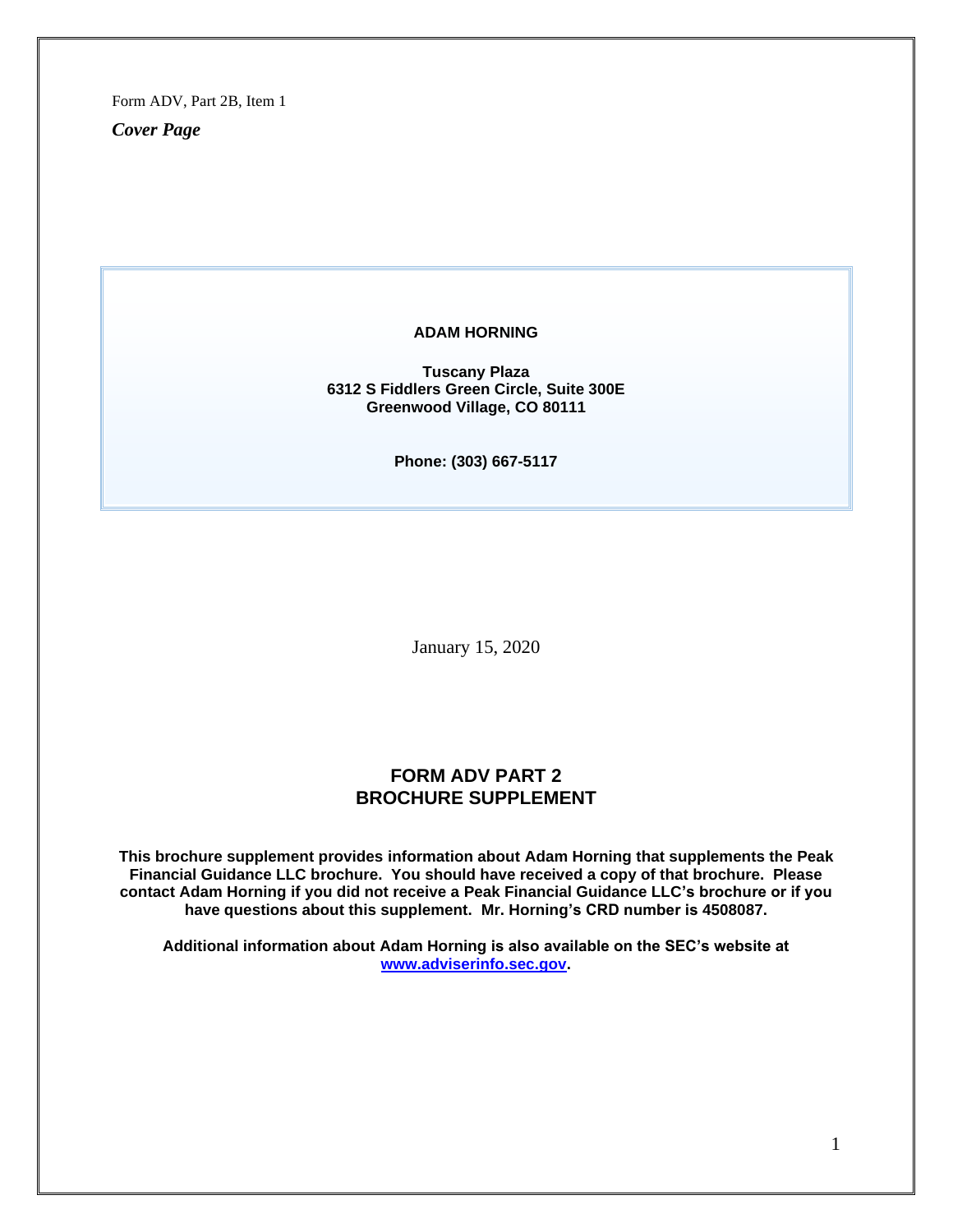#### Form ADV, Part 2B, Item 2

## *Educational Background and Business Experience*

Adam Horning Managing Principal and CCO Year of Birth: 1977

## **Business Background:**

Peak Financial Guidance LLC, Managing Principal and CCO, December 2019 - Present

Northwestern Mutual, Wealth Management Advisor, June 2006 – October 2019

## **Educational Background:**

Central Michigan University, BAA – Commercial Recreation and Facilities Management, Graduated: 2001

Form ADV, Part 2B, Item 3

## *Disciplinary Information*

Mr. Horning does not have any reportable disciplinary disclosures.

Form ADV, Part 2B, Item 4

## *Other Business Activities*

Adam Horning has a financial industry affiliated business as an independent insurance agent. Not more than 30% of his time is spent on this activity. From time to time, he offers clients advice or products from this activity. He may receive separate yet typical compensation in the form of commissions for the sale of insurance products.

Certain affiliated persons of PFG are insurance licensed and creates a conflict of interest because it creates an incentive for these individuals to recommend the purchase of insurance for which they receive additional compensation. Please see Item 10 for more information regarding this conflict of interest.

Mr. Horning also owns rental properties.